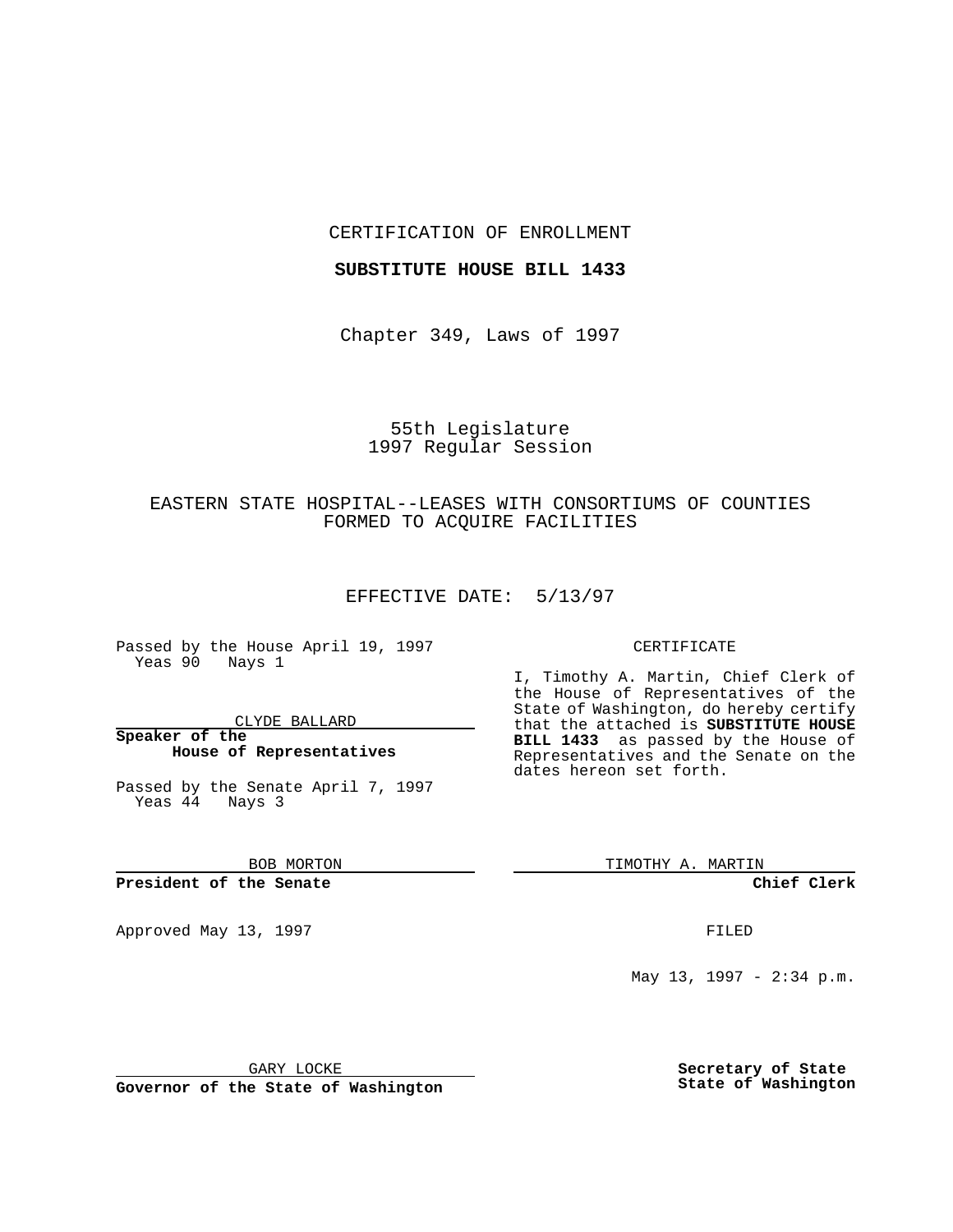## **SUBSTITUTE HOUSE BILL 1433** \_\_\_\_\_\_\_\_\_\_\_\_\_\_\_\_\_\_\_\_\_\_\_\_\_\_\_\_\_\_\_\_\_\_\_\_\_\_\_\_\_\_\_\_\_\_\_

\_\_\_\_\_\_\_\_\_\_\_\_\_\_\_\_\_\_\_\_\_\_\_\_\_\_\_\_\_\_\_\_\_\_\_\_\_\_\_\_\_\_\_\_\_\_\_

### AS AMENDED BY THE SENATE

Passed Legislature - 1997 Regular Session

## **State of Washington 55th Legislature 1997 Regular Session**

**By** House Committee on Capital Budget (originally sponsored by Representatives Sump, McMorris, Ballasiotes, DeBolt, Sheahan, Talcott, Quall, D. Sommers, Honeyford, Chandler, Schoesler, Crouse, Mastin and Mielke)

Read first time 02/25/97.

1 AN ACT Relating to leases with consortiums of counties formed to 2 acquire correctional facilities; amending RCW 43.17.360; and declaring 3 an emergency.

4 BE IT ENACTED BY THE LEGISLATURE OF THE STATE OF WASHINGTON:

5 **Sec. 1.** RCW 43.17.360 and 1996 c 261 s 2 are each amended to read 6 as follows:

 (1) The department of social and health services and other state agencies may lease real property and improvements thereon to a consortium of three or more counties in order for the counties to construct or otherwise acquire correctional facilities for juveniles or 11 adults.

 (2) A lease governed by subsection (1) of this section shall not charge more than one dollar per year for the land value and facilities value, during the initial term of the lease, but the lease may include provisions for payment of any reasonable operation and maintenance expenses incurred by the state.

17 The initial term of a lease governed by subsection (1) of this 18 section shall not exceed twenty years, except as provided in subsection 19 (4) of this section. A lease renewed under subsection (1) of this